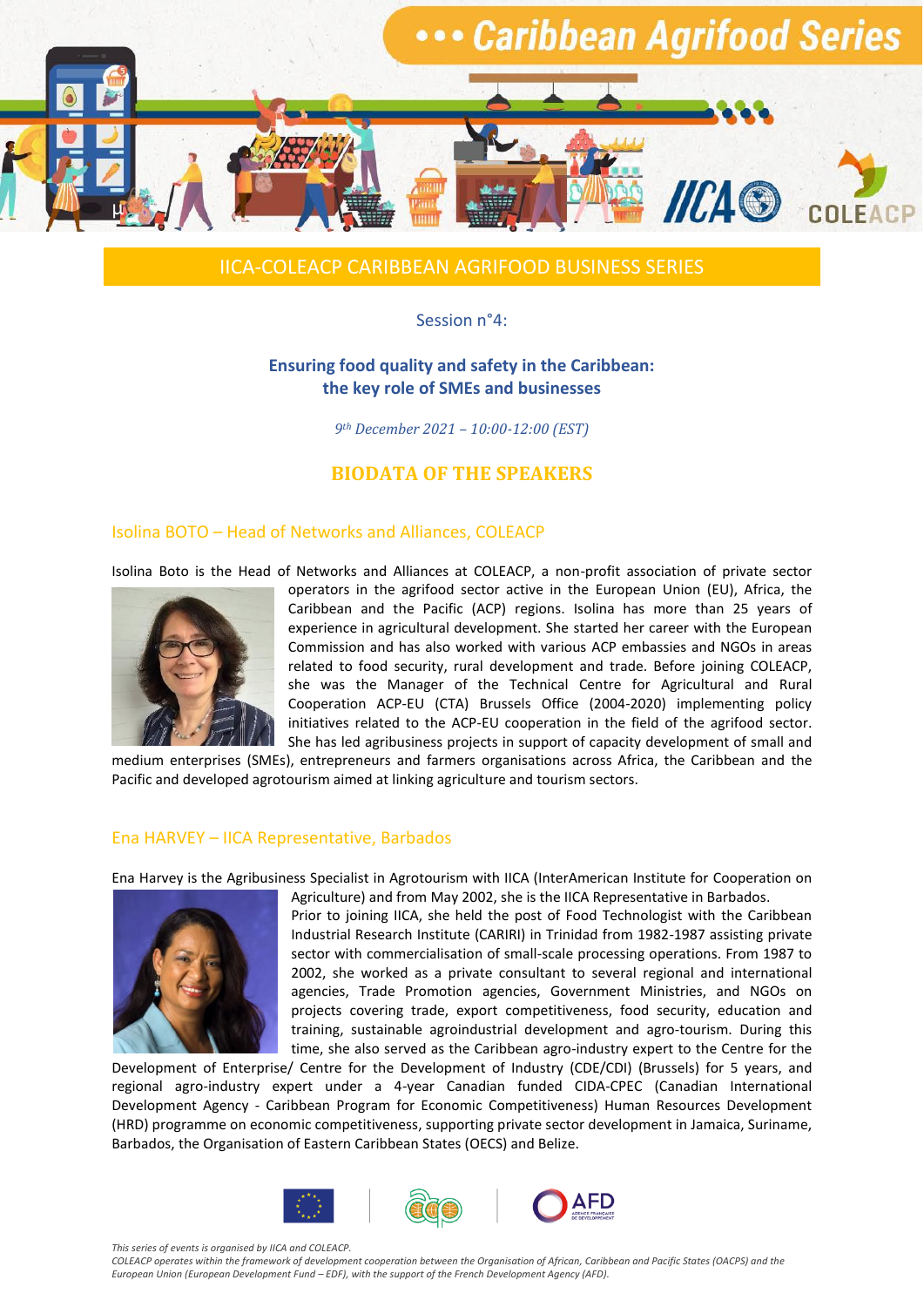### Rita HILTON – Managing Director, Carita Jamaica Ltd, Jamaica

Rita Hilton is a lady of multicultural background, born in Kenya with Kenyan and Jamaican heritage. After a 20



years-teaching career in Jamaica, she founded Carita Jamaica Limited, formelly Incorporated Marketing Developments Limited, in 1984. Rita Hilton has made a name for her company in the export industry in Jamaica and globally, mastering the process and systems from order to sourcing to delivery in the short time required for fresh produce export. Carita Jamaica Limited is an exporter of fresh products and processed foods from Jamaica which grows but also sources produce from farmers across Jamaica, thus supporting local rural communities.

Carita Jamaica Limited has achieved many export awards and was named Best Import/Export Company at the ActionCOACH Regional 2018 Business Excellence Forum Award.

Rita Hilton is passionate about rural communities and entrepreneurship and so branchrd out into the industry of Product Development and Innovation.

# Cletus JOSEPH – Executive Director, National Development Foundation of Dominica (NDFD) Ltd

Cletus Joseph has been the Executive Director at the National Development Foundation of Dominica (NDFD)



for eight years. He has 16 years of experience in agricultural development, specifically in the banana industry in Dominica assisting farmers to meet market requirements, and finance. He also has over 10 years' experience in governance within the Credit Union movement in Dominica, a financial institution providing services to enhance people's quality of life in line with cooperative principles. Cletus Joseph holds a Master of Business Administration (MBA) with Merit from the University of Birmingham, United Kingdom, and a Bachelor of Science in Agri-Business & Management with Honours from the University of the West Indies (UWI), Jamaica. He is also a post-graduate in Finance from the University of

Wales, United Kingdom, and has a diploma in Project Cycle Management and Community Development.

### Jeremy KNOPS – General Delegate, COLEACP

Jeremy holds a Master's degree in Business Engineering from the Solvay Brussels School of Economics and



Management (SBS-EM). Prior to joining COLEACP in 2009, he was involved in Guatemala with the daily operations of a farmers' cooperative exporting loquats to the EU and the US. He started to work for COLEACP as an expert in charge of matters related to private standards and certification for ACP producers and exporters of fruit and vegetables. Jeremy is an accredited coach for leadership and professional development. He has been appointed as General Delegate of COLEACP in June 2019.

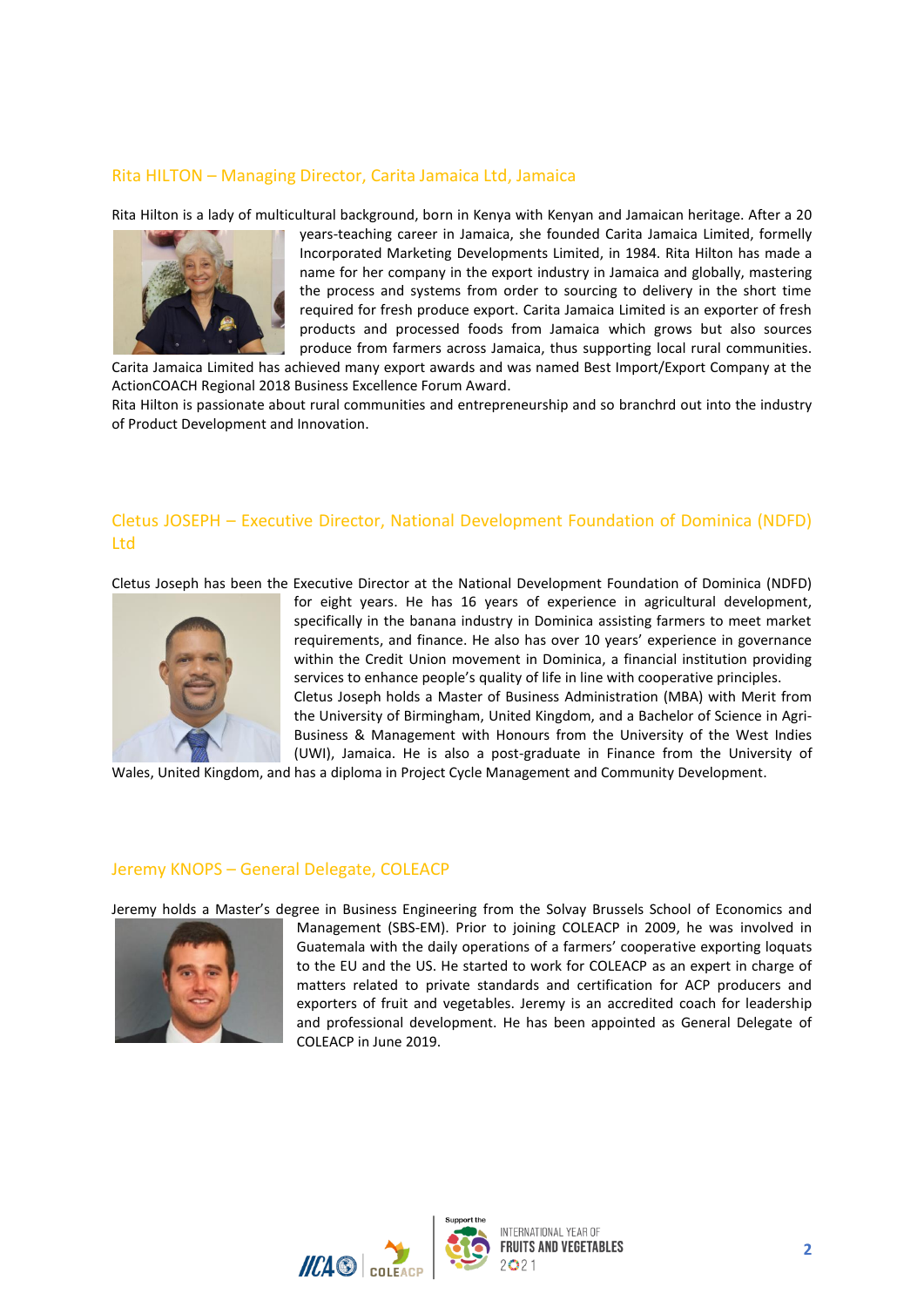### Janet LAWRENCE – Agricultural Health, Food Safety and Quality Specialist – Caribbean/ 11th EDF SPS Project Manager, IICA

Janet Lawrence is an Agricultural Research and Development professional, as well as a trained Entomologist



with considerable technical and administrative experience working in the agricultural sector in the Caribbean region. She currently serves as the Agricultural Health and Food Safety and Quality Specialist for the Caribbean at IICA (Inter-American Institute for Cooperation on Agriculture).

As a technical professional, Janet Lawrence worked primarily on developing sustainable crop production systems and crop protection strategies for a wide range of cropping systems. In addition, she has implemented capacity building actions to strengthen Agricultural Health and Food Safety systems that ultimately contribute to greater Sanitary and Phytosanitary (SPS) compliance by

CARIFORUM (Caribbean Forum, a subgroup of the Organisation of African, Caribbean and Pacific States) countries.

Janet Lawrence currently manages regional projects which span CARIFORUM countries and the Greater Caribbean, including the 11th European Development Fund (EDF) SPS Measures Project which is funded by the European Union and the Greater Caribbean Safeguarding Initiative (GCSI).

### Tania LIEUW-A-SOE – CEO, SURIVIT N.V., Suriname

Tania Lieuw-A-Soe grew up as the daughter of an agriculturist and poultry farmer and has been an



entrepreneur since 1990. In 2004 she founded SURIVIT N.V., a company which produces juices from organic grown exotic fruits and supplies hotel chains, restaurants and catering companies. As the CEO of SURIVIT N.V. Tania Lieuw-A-Soe strives to contribute to sustainable food and nutrition security, economic growth, value chain development and promotion and employment opportunities in Suriname with the specific focus on rural women.

Tania Lieuw-A-Soe is also the founder and President of the first women agriculture cooperative in Suriname, Agro Cooperatie Wi! Uma Fu Sranan, which was created in 2013. This cooperative is an organization in which women with the same passion for agriculture production are joined to empower and support

towards a common goal: the strenghtening of Suriname's agriculture sector to pursuing poverty alleviation with entrepreneurial zeal, innovative business methods and courage focused on the local and international market. The cooperative has 38 members.

### Theodora MORILLE – Global Food Safety & Quality Executive & Board Director

Theodora Morille is a renowned food safety and quality expert with leadership roles at two Global Food



Industry leaders, Kellogg, and Kraft Foods. She is currently the founder of Theodora Ventures Consulting LLC. At Kellogg, where she retired in 2020 as Global Food Safety and Quality Vice-President, she created cultures of food safety and science-based decision making across 150+ Kellogg facilities and key suppliers. She developed and maintained risk-based global audit systems and tools that measured adherence to company standards and applicable regulations including US FDA (Food and Drug Administration), USDA (United States Department of Agriculture), CFIA (Canadian Food Inspection Agency) and other global regulatory bodies. She is the past president and member of SSAFE, a global non-profit member organization that works to strengthen food safety and improve human, plant and animal health and wellbeing by creating vital partnerships with industry and local government to help develop food safety systems in multiple regions. She is passionate about utilizing her extensive Quality an Food Safety (QFS)

experience to contribute to the continued development of food safety culture for the Caribbean. Theodora Morille has a Master of Science in Microbiology from Long Island University, USA, and is a graduate of the Kellogg/Harvard Leadership Academy, USA.

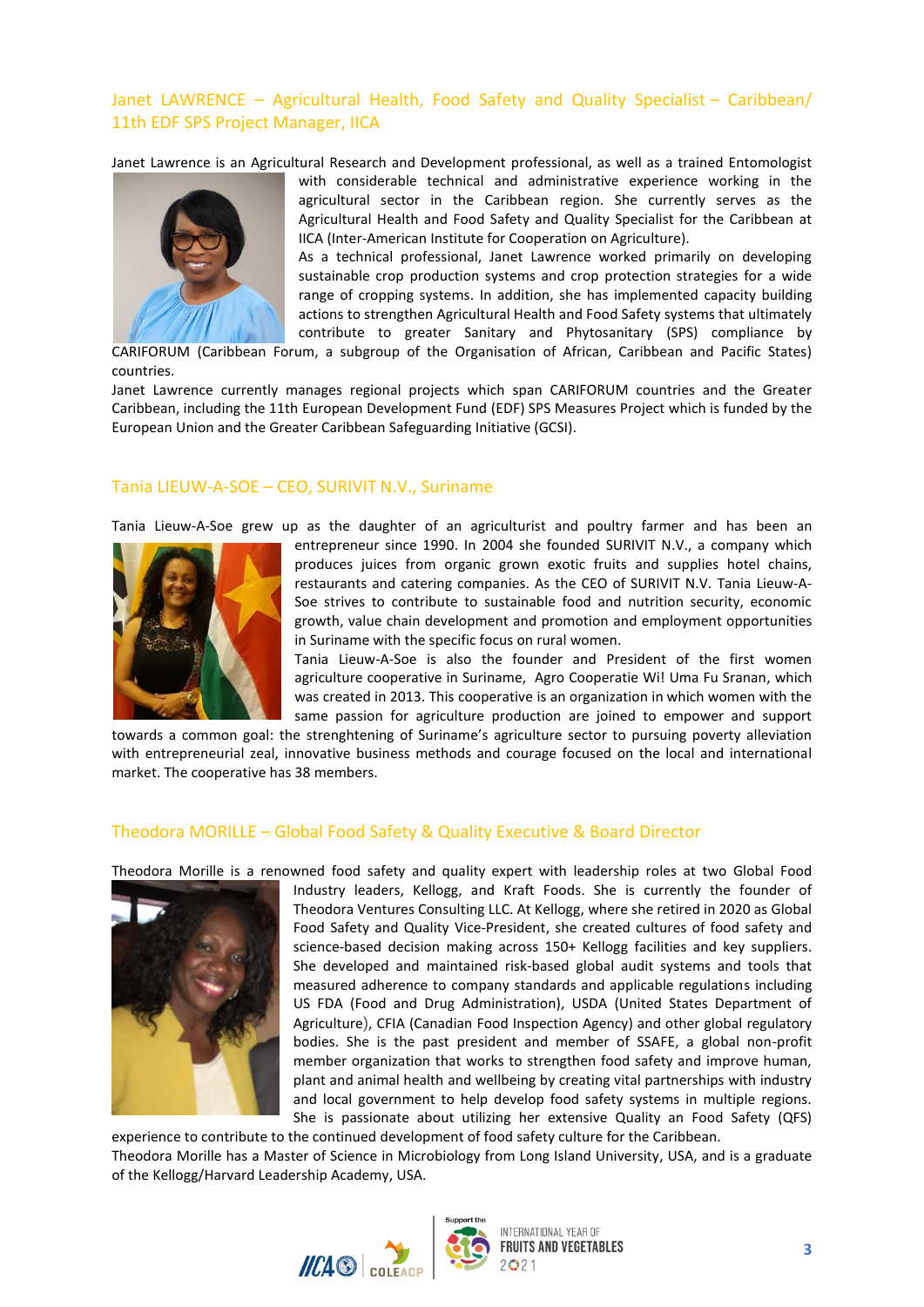# Escipión J. OLIVEIRA GÓMEZ – Assistant Secretary General, Structural Economic Transformation and Trade, OACPS

Escipión Oliveira joined the Organisation of African, Caribbean and Pacific States (OACPS) in July 2020 as



Assistant Secretary-General in charge of the Department of Structural Economic Transformation and Trade. Prior to his appointment and since 2011, he was the Deputy Executive Director of Caribbean Export Agency. Escipión Oliveira is a national of the Dominican Republic with over 20 years of experience in the development, management, supervision and evaluation of multi-donor programs and projects for the creation and strengthening of small and medium-sized enterprises (SMEs) and intermediary organizations in developing countries.

Escipión Oliveira holds a master's degree in business administration with a specialization in finance and has a graduate degree in business from Catholic University of Leuven (UCL), Belgium, as well as a bachelor's degree in economics

from the Santo Domingo Institute of Technology, Dominican Republic.

### Gavin M.H. PETERS – CEO, Caribbean Agricultural Health and Food Safety Agency (CAHFSA)

Dr. Gavin Peters is a veterinarian and presently the Chief Executive Officer of the Caribbean Agricultural Health



and Food Safety Agency (CAHFSA), an institution of CARICOM (Caribbean Community) based in Suriname since April 2021. Immediately prior to that he was the Animal Health Specialist at the Agency.

Dr. Peters has a Master of Science Degree in Agricultural Diversification specializing in Animal Production and a first degree in Veterinary Medicine. He has previously worked in two Member States (Guyana and St. Vincent & the Grenadines) and two Associate Members States (Turks and Caicos and British Virgin Islands) of CARICOM, within the Veterinary and Environmental Health Departments. He is a citizen of Guyana.

#### Rachel RENIE – Co-founder, D'Market Movers, Trinidad and Tobago

Rachel Renie co-founded with partner in business and life David Thomas D'Market Movers in 2009, an online



distribution company specialised in the delivery of fresh produce, groceries, meats, dairy, fruit baskets etc throughout Trinidad & Tobago. In 2016, Rachel and David received the Ernst & Young "Emerging Entrepreneur of the Year" award from the Trinidad and Tobago Chamber of Industry and Commerce. Before creating the first online market in Trinidad and Tobago, Rachel and David worked together at a banking institution and started pairing fresh fish with seasonings selling it to their colleagues.

Rachel has a degree in International Relations, and created and designed the company's first website and e-commerce platform. She is a mentor at the Youth Business of Trinidad & Tobago which helps support the development of budding entrepreneurs throughout Trinidad & Tobago.